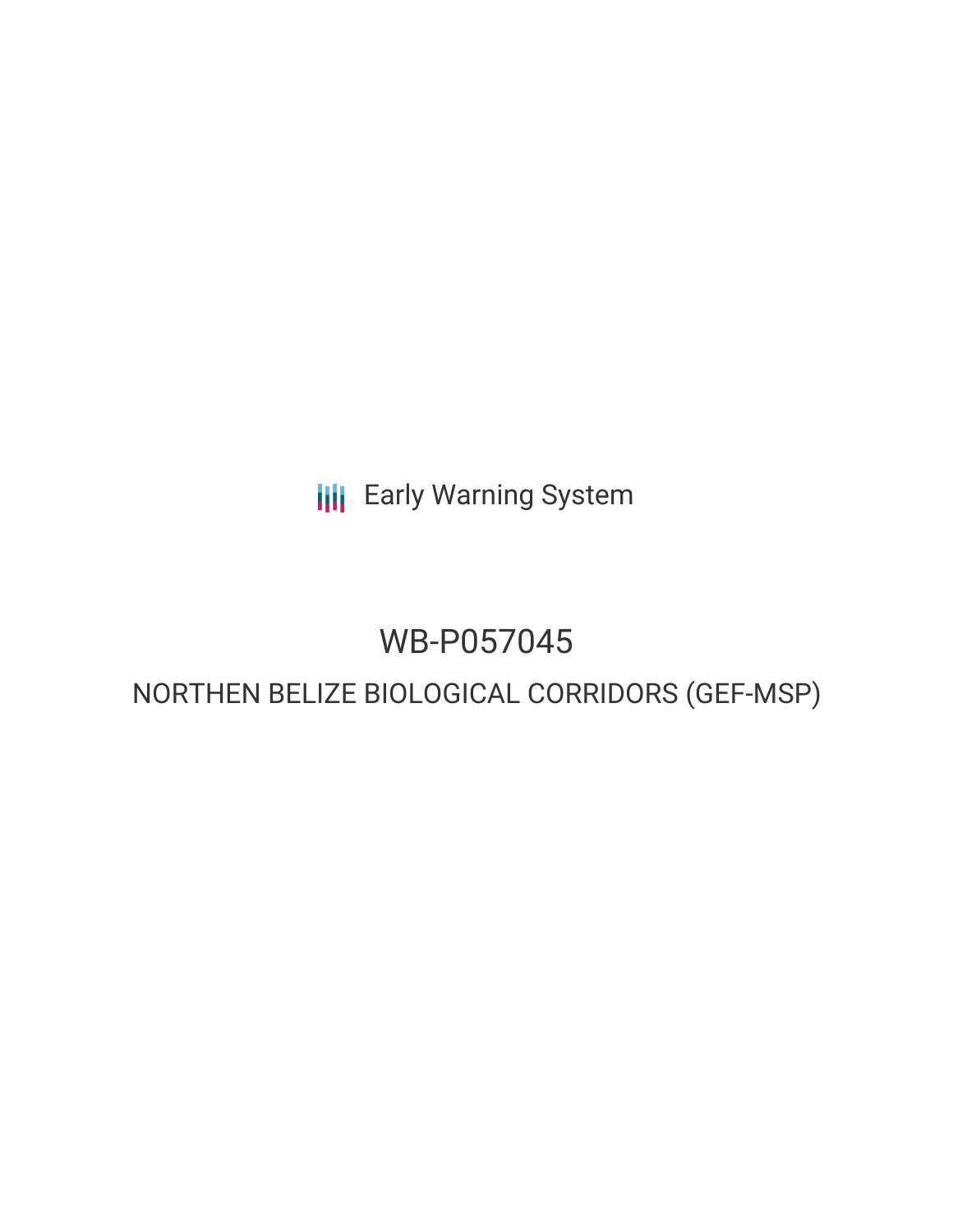

### **Quick Facts**

| <b>Countries</b>               | <b>Belize</b>               |
|--------------------------------|-----------------------------|
| <b>Financial Institutions</b>  | World Bank (WB)             |
| <b>Bank Risk Rating</b>        | C                           |
| <b>Borrower</b>                | <b>Government of Belize</b> |
| <b>Investment Type(s)</b>      | Grant                       |
| <b>Investment Amount (USD)</b> | \$0.75 million              |
| <b>Project Cost (USD)</b>      | $$0.75$ million             |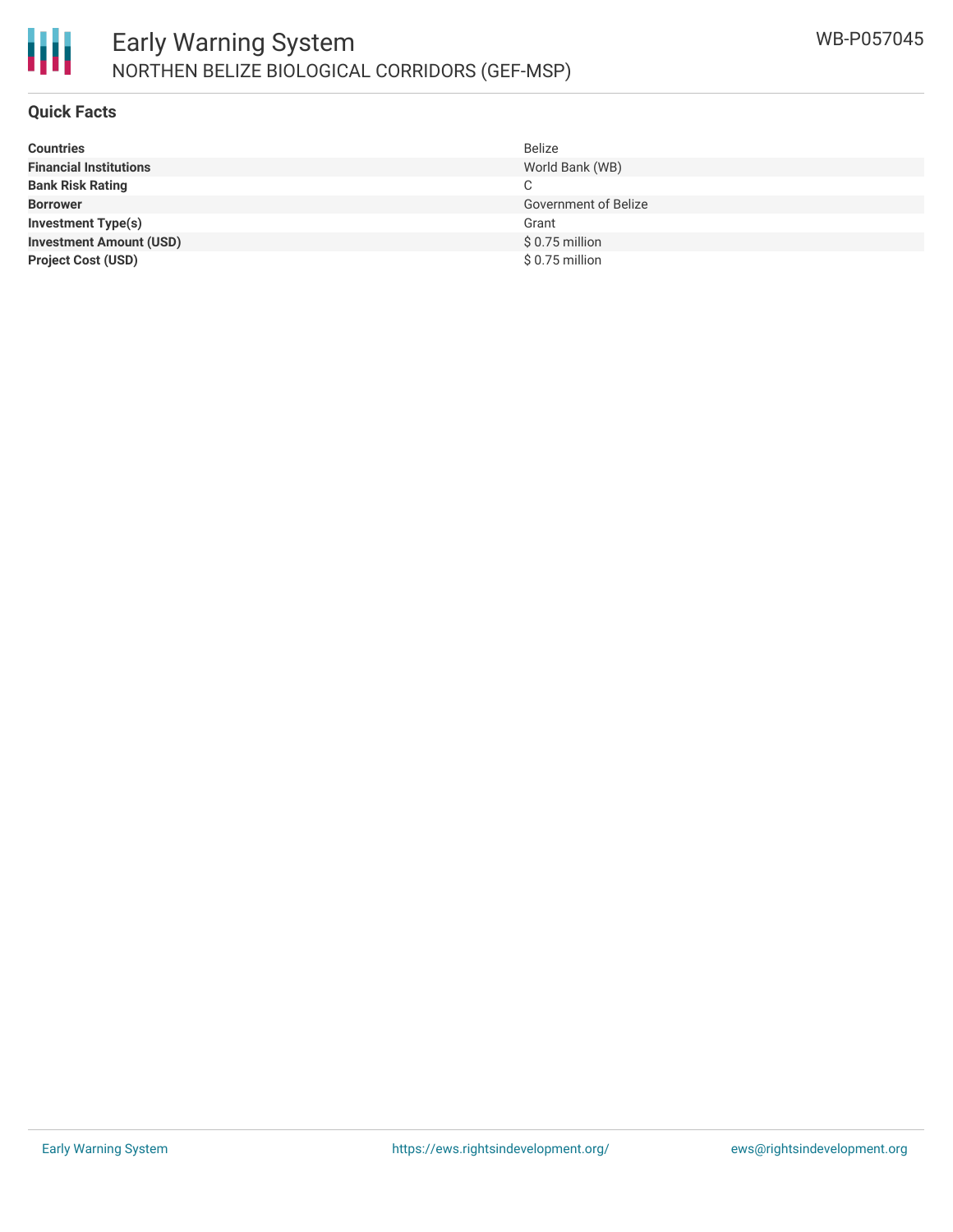

## **Project Description**

No project description or sector were disclosed at the time of the snapshot.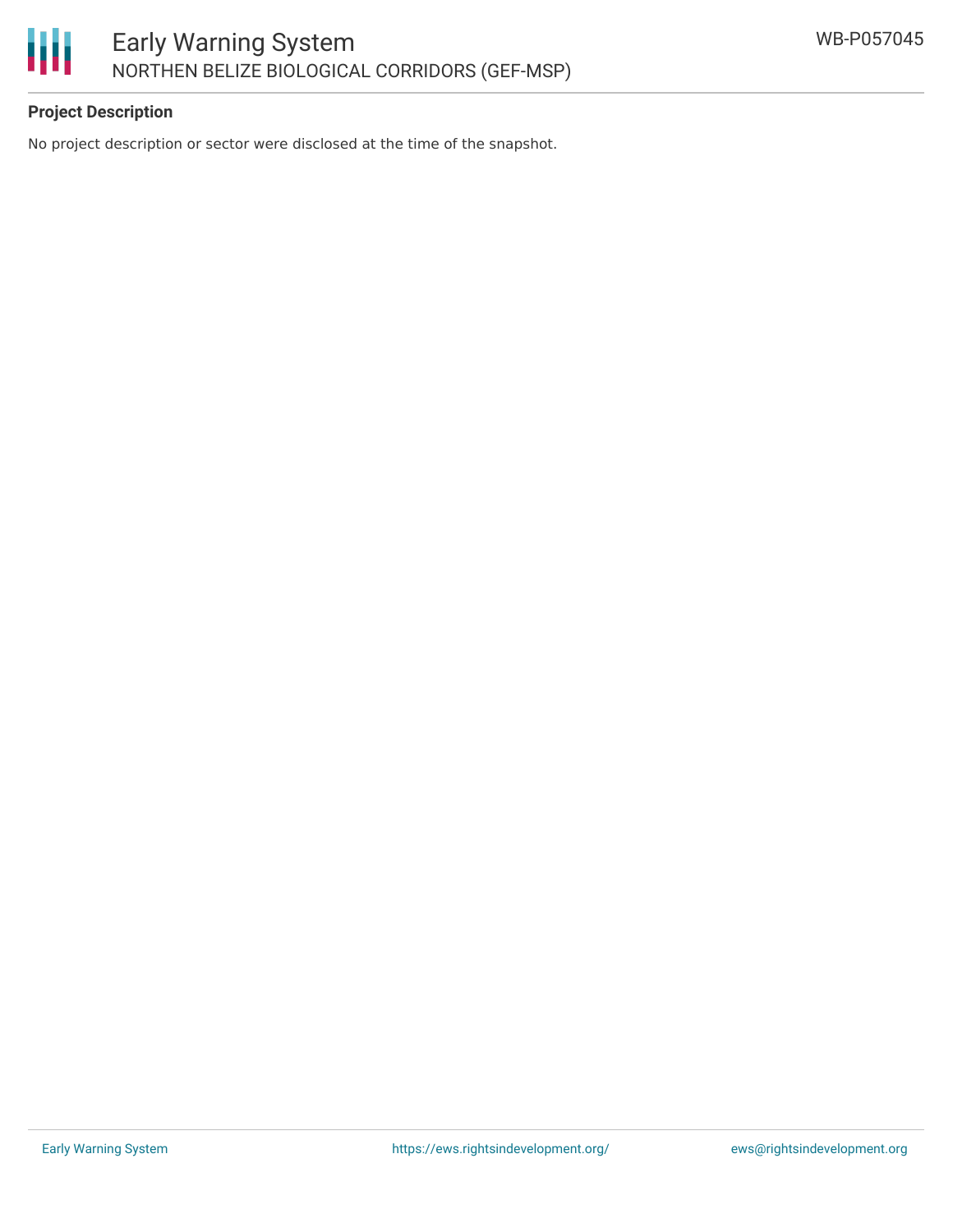

### **Investment Description**

World Bank (WB)